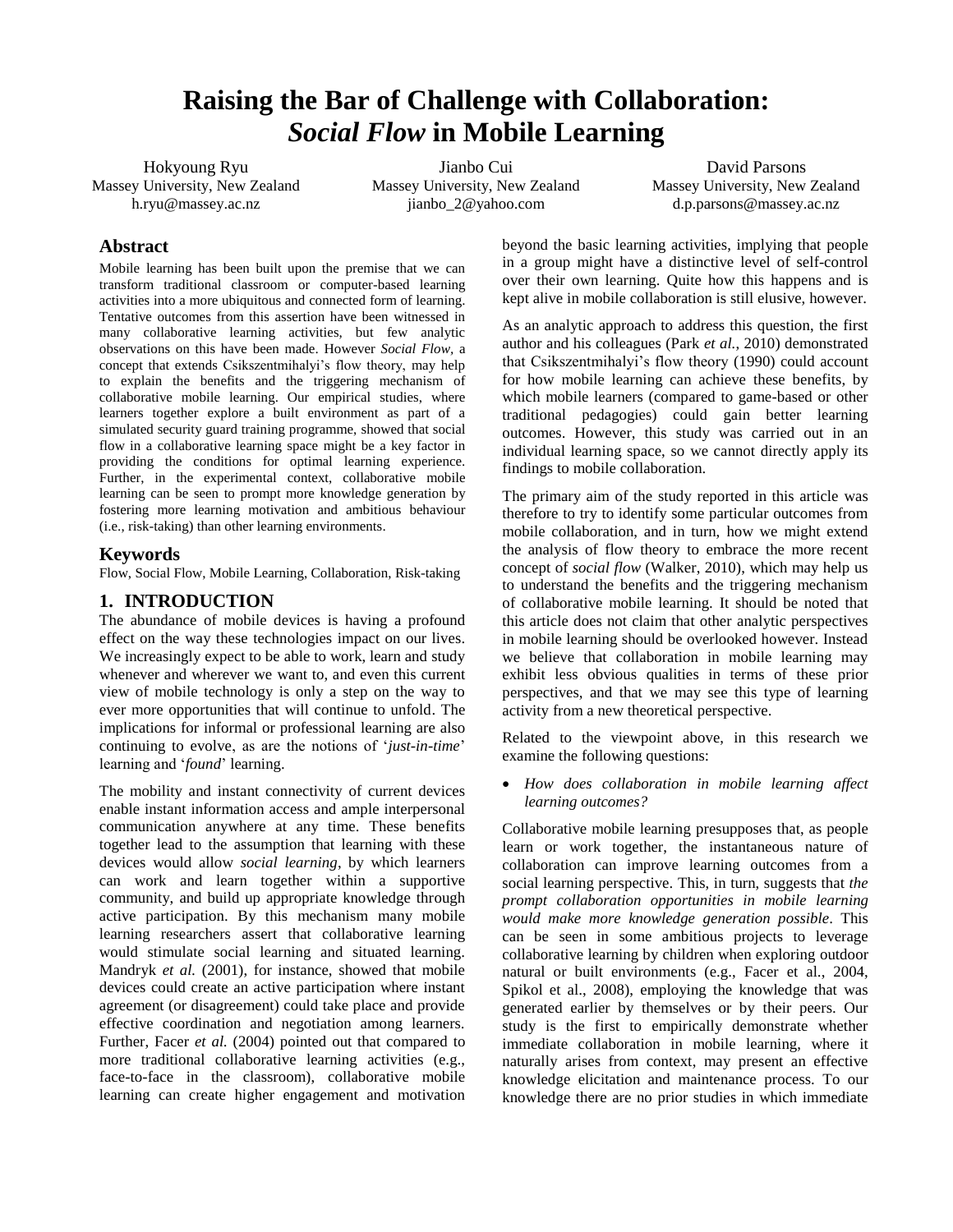collaboration is considered as a catalyst to knowledge externalisation.

*What would trigger collaboration in mobile learning?* 

One important issue that mobile learning researchers must address is what kind of collaborative learning can we conceive of within the mobile learning space? To gain a deeper theoretical understanding of this question, three simulated learning systems for security guard training were considered (*mobile learning with no collaboration*, *mobile learning with collaboration*, and *face-to-face collaboration*; Refer to Section 3 for more details.) Of course, in this experimental setting, it would not be easy to observe any significant benefits from collaboration over the very short term. Hence we discuss if these distinct forms of learning activities could resort to Csikszentmihalyi"s flow concept to conceive a formative stance for collaborative mobile learning.

A note regarding our research methodology is needed here. We did not frame bold hypotheses in advance or plan to test by empirical study. Rather, we had observed what happened when people had opportunities to learn together and begun to question how collaboration in mobile learning affects learning outcomes. From this, an inductive logic came into play to see if the concept of social flow could be applied to the question of what factors might trigger collaboration in mobile learning.

# **2. WHAT TRIGGERS COLLABORATION**

Learning has been characterised in a number of ways. For example, *traditional constructivism* emphasises that learning is intrinsically internal and personal, involving the generation of new understanding and knowledge and active changes in conceptual understanding. Next to this solitary learning space, *socio-cognitive perspectives* on learning theory now place emphasis on learning as an active and social participation process, in which possibly collaborative interactions are viewed as a key construct of the content of learning activities (Lave and Wenger, 1991). That being said, many mobile learning projects owe much to outdoor learning activities (e.g., Rogers et al., 2002), where the context can intrinsically trigger the collaborative nature of learning.

To draw upon this collaborative nature of learning, many have tried to present some conceptual theories, such as *Learning Spaces Design Framework* (Ryu and Parsons, 2008), *Activity Theory* (Engeström, 2009) or *Flow Theory* (Csikszentmihalyi, 1990). The *Learning Spaces Design Framework* sets out three learning spaces: individual, collaborative, and situated. Within these different learning spaces, the framework outlines the essential factors for effective mobile learning experience design that should be addressed by different features or functions of the relevant learning spaces. In particular, it argues that collaborative learning could be even more effective when learners can converse with each other, by interrogating and sharing their descriptions of the learning content. Here, the capabilities of mobile devices uniquely contribute to foster collaborative learning activities, and in turn, this learning is no longer static subject matter but the process of participating itself. In effect, collaboration is triggered by the technical capability of the devices rather than the intrinsic nature of learning activities. However this techno-centric perspective seems to be unlikely to capture the critical qualities of collaboration, so a more inclusive framework becomes necessary.

Engeström (2009) partially answered this issue; collaborative learning could be triggered by tightening the social bonds that make communities knowable and liveable, emphasising the role of mobile communication. By this he means that individuals or groups in a coherent social community could create and maintain their own collaborative learning practices, by developing collective concepts with the active help of all the participating learners. In a similar vein, Spikol *et al.* (2008) have seen peer-to-peer collaboration as this "friendship" process, by which learners become collaborative meaning-makers among a group defined by common practices, language, use of tools, values, beliefs and so on. Both frameworks can reason about what makes the collaborative learning process explicit, but quite how the social bonds trigger collaboration is still open to question.

In approaching this question, we may assume that sustaining high personal involvement to reach agreement, or resolving conflicts (i.e., disagreement) between peers, might be compelling areas to examine. Neither the learning spaces design framework nor the frameworks grounded on activity theory can explain what would trigger highly interdependent collaboration, or what motivates peers to collaborate with each other. To this end, the concept of flow in a social context can be viewed as a new analytical lens.

# **2.1 Flow Experience**

Prensky (2000) surmised that the best learning moments usually occur when a learner is stretched to the limit in a voluntary effort to accomplish something challenging and worthwhile, consistently generating *flow* experience (Csikszentmihalyi, 1990) that sustains the learner's efforts to achieve something. He saw that game-based learning would be of great value from this perspective, and indeed it is clear that game-based learning activities can be more joyful and fun, at the very least, and are thus able to keep alive motivation to learn. As such, Csikszentmihalyi"s Flow Theory (*ibid.*) has, to a larger extent, provided an analytic foundation to decipher users' positive or negative experiences in many Human-Computer Interaction (HCI) research arenas.

Though there are many different definitions of flow, it is generally said that flow is a holistically controlled feeling where one acts with total involvement or engagement with a particular activity, with a narrowing of focus of attention (Csikszentmihalyi, 1990). From a mobile learning perspective, it implies that, in order for learners to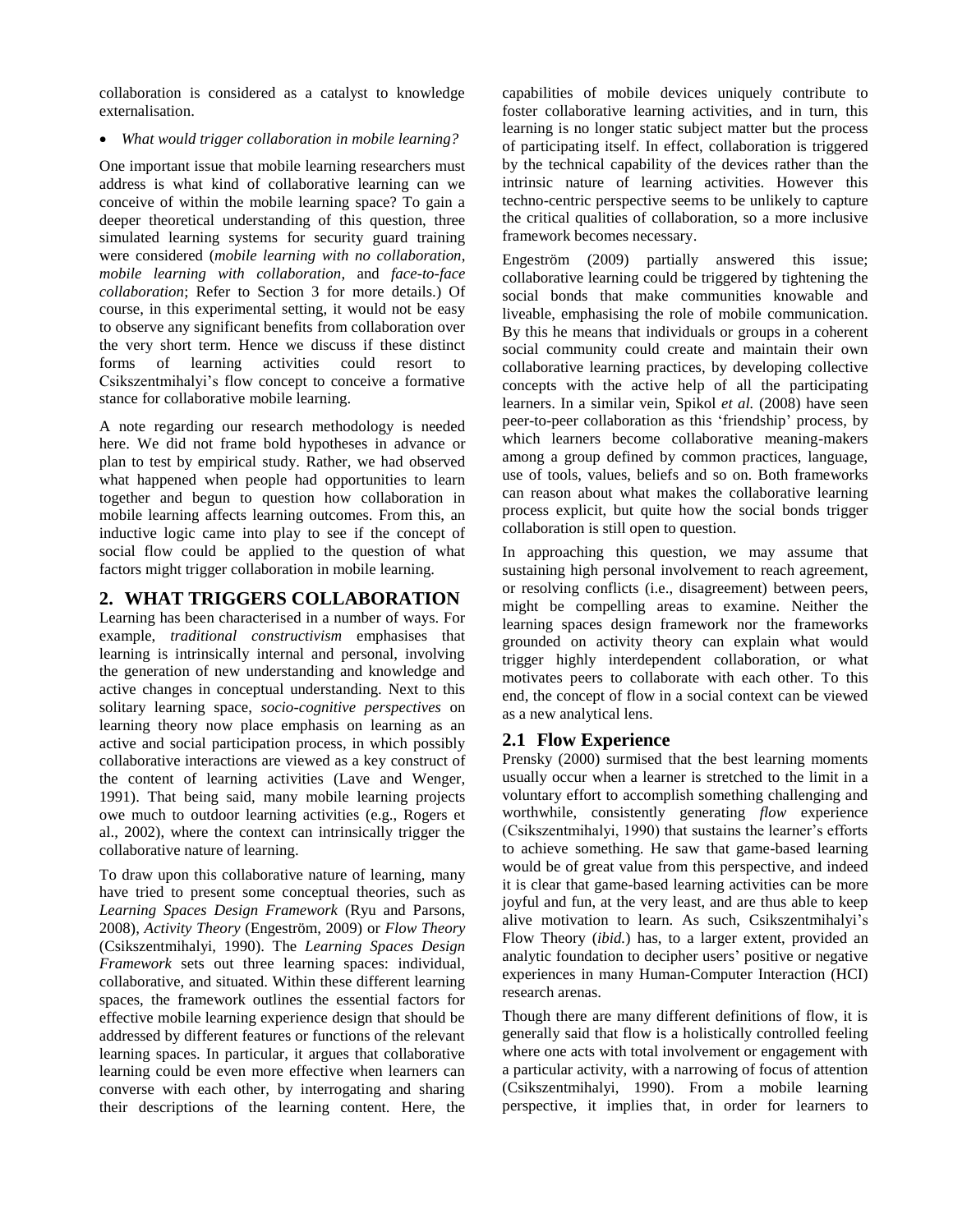experience flow whilst engaged in a mobile learning activity, they must perceive a balance between their skills and the challenges of the activity, which should present them with playful interaction, exploratory behaviour and positive subjective experience. For instance, both the Savannah project (Facer et al., 2004) and the Ambient Wood project (Rogers et al., 2002) allowed a high level of self-control over the learning content to construct a more pleasing learning experience. Given that self-control is intrinsic to mobile learning, the relative levels of challenge and skill may either facilitate or block the motivation to learn. This learning manipulation through the levels of challenge has been found to contribute to the development of knowledge structure and acquisition (Kozlowski et al., 2001). That is, at a given moment, individuals are aware of a certain number of opportunities challenging them, while they assess how capable they are of coping with these challenges. If the challenges of an activity are beyond the individual"s skill level, demanding more than the individual can handle, they may disengage from further learning. On the other hand, if the challenges are lower than the individual"s skill level, boredom may be the result, also leading to disengagement. This has been observed in many of the mobile learning projects mentioned above. In effect, the core part of the optimal flow experience can be briefly characterised in four dimensions. These four dimensions of flow incorporate the extent to which (a) the learner perceives a *sense of control* over the learning activity, (b) the learner perceives that his or her *attention is focused* on the learning activity, (c) the *learner's curiosity is kept aroused* during the learning activity, and (d) the learner finds the learning activity *intrinsically interesting* (Csikszentmihalyi, 1990; Park *et al.,* 2010).

To briefly explore these four dimensions further, we begin with *control*; flow theory can be used to examine the process of achieving learning outcomes through control over one"s learning activities. For a learning activity to encourage playful, exploratory behaviours, learners should experience a feeling of control over the whole learning activity, so they will be motivated to work on longer learning tasks in the face of tempting distractions. Secondly, as a consequence of the feeling of control over the learning activity when in the optimal flow state, the learner"s *focus of attention* is narrowed to a limited stimulus field (or content, in our case), filtering out irrelevant thoughts and perceptions. The person in the optimal flow experience becomes absorbed in the learning activity, and is more intensively aware of his or her own mental processes, thereby enhancing relevant mental activities such as remembering, thinking, feeling and making decisions. It is widely thought that attention is a sufficient tool for the task of improving the quality of learning experiences (Webster and Martocchio, 1992). However, learners are more motivated when the learning design generates *curiosity* and *interest* about the content and learning context. The Ambient Wood project and many game-based learning systems are examples that maximise these factors in instructional design.

Prior research suggests that optimal flow experience in learning activities may lead to higher quality individual learning outcomes, encouraging each learner to be more adaptable to changing environments or new learning content, and constructing creative solutions to problems with no known solutions. Previous work has used flow theory in explaining higher motivation (i.e., situational goal generation) in solitary mobile learning, and demonstrated that flow experience would be a springboard to extend individual learning experience (Park *et al*., 2010). However, this did not further articulate flow theory to encompass collaborative learning experience, which is central to this study.

# **2.2 Raising Challenge Levels: Social Flow**

It is becoming popular to talk about how we play computer games *socially*. Games such as Rock Band™ and Little Big Planet™ are designed for groups of friends to play or work on together. And even casual online games like Farmville™ are using the desire to play with friends to increase their user base. These are touted as successful social gaming environments, and also enable players to participate in embedded learning tasks, such as developing skills in music rhythm and pitch awareness. The reason why we play or work on together seems quite intuitive – "*if you are playing (or learning) with other people, at least you might be contributing to someone else's happiness,*" which many social scientists and philosophers (e.g., Benthamites) have also concluded. Csikszentmihalyi (chapter 8, 1990) further maintained that the flow experience in either "being alone" or "being with others" might differ. With this in mind, learning designers often try to implement "sociability by design", in other words, to structure learning activities so that learners will have numerous opportunities to simply 'hang out' with each other and thus form interesting relationships to work together.

We may establish a rather different view of this empirical approach to learning. Many game researchers have already judged the social game on its merits from the fact that people would join with others to tackle more challenging tasks. That being said, the relative levels of challenge and skill that the group will face together might be key to see the distinctive nature of *Social Flow* experience. Of course, we might be able to apply an individual"s solitary flow to social flow experience as a whole, using a kind of simple arithmetic to add up pleasures and subtract unhappiness from them. However, people do not necessarily associate their own interests with the group's interest, and it would be wrong to say the total solitary flow experience of all individuals is equal to the social flow experience among all individuals in it. Therefore, the kind of social behaviour required for this collective flow experience has to be considered, particularly for learning activities.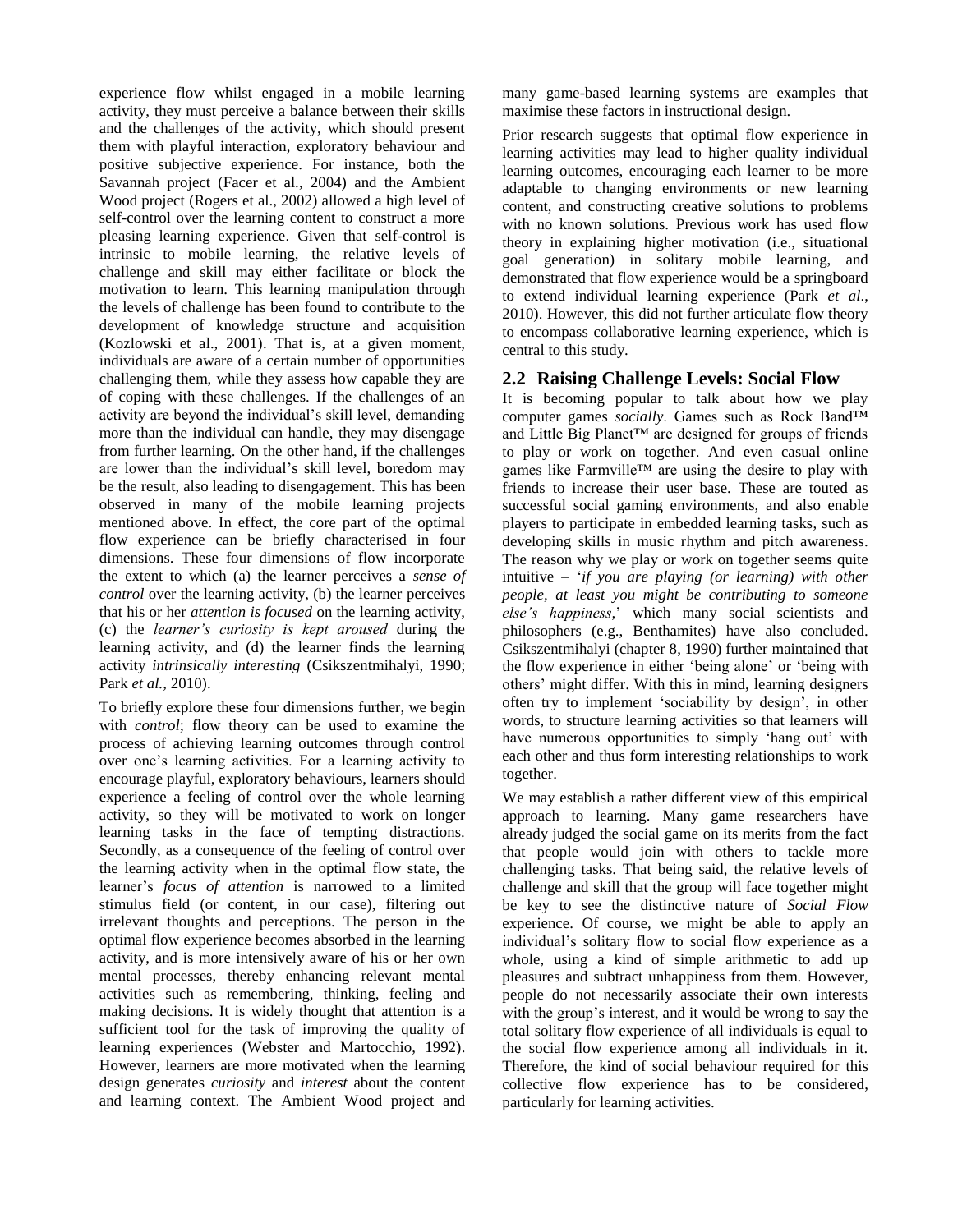This implies that one of the most important elements of these social experiences might be shared social interaction where people can go above and beyond their normal range of ability. Recent biological evidence supports this contention, suggesting that team-play allows individuals to take on more risks and challenges (i.e., higher risktaking social attitudes) than when working alone (Cohen et al., 2009). The benefits of mobile learning can be seen from this collaborative learning perspective. People in collaboration would have more opportunities to learn something in this social flow from the challenges taken by their peers. Hence, at a given moment, they can assess how they are capable of coping with these challenges together, lifting the overall levels of challenge. Quite possibly, learning alone would have minimised the taking of further challenges, but when people work together, they are readily able to raise the levels of challenge to do further learning activities. Interestingly, this runs counter to Csikszentmihalyi"s (1990) claim that the "natural" or 'unlearned' pursuit of self-interest contributes to the greatest happiness.

As to the concept of *social flow*, it is important to discuss Walker's work (2010), which addresses what happens when a group of people are absorbed together in a challenging physical task. In his first study, the participants thought more collaborative physical activities (e.g., playing football or walking in groups) were associated with more joy than solitary activities. The following two experimental studies further articulated the concept of social flow, revealing that the collaborative physical activity was rated as being more enjoyable and provoked more emotions usually associated with flow experience, including feeling alive, focused and cheerful. Also, the participants with a 'high interdependent' relation to each other were rated as more joyful than the participants in the low interdependence condition. Crucially, the highly interdependent participants were still rated as more joyful even when the analysis was restricted to just those participants from each condition who had found their respective tasks equally challenging and requiring of skill. In other words, with flow experience kept as constant as possible across the two conditions, the more interdependent version of the physical activity still appeared to provoke more enjoyment. Thus it can be seen that people working together actually raise the levels of the challenge of a task. This triggering mechanism would explain why collaboration would increase their motivation, and as a result, the concept of social flow could be central to mobile learning research. This possibility has not been discussed in the literature, and the research objective of this article is to see if this kind of social flow can be observed in a collaborative learning activity, and in turn, if mobile learning can extend this new form of flow experience.

#### **3. EXPERIMENTAL STUDY**

The main purpose of this experiment was to explore whether collaboration via mobile devices could be associated with a rather different learning experience. If this is the case, then we seek to answer the different learning outcomes from social flow. To empirically examine this, it was necessary to examine a collaborative learning activity in a natural learning setting. This would allow one to identify how mobile technology achieves a critical collective learning objective, and eventually how the benefits of mobile learning may be naturally perceived by the contributing learning partners.

A simulated but realistically situated learning programme was thus developed to train security guards. The programme was set up to allow the participants to separately patrol several physical locations in pairs, to find as many security issues as they could, and collaboratively learn from each other. Three types of learning system – 'solitary' mobile, 'collaborative' mobile, and 'face-to-face' collaborative learning – were developed to assess the differences in both learning outcomes and flow experiences rated by the participants. All the systems allowed the trainee guards to participate in a security patrol mission by using a mobile device, encouraging them to act both on their own and collaboratively, and construct their own knowledge of the patrol mission, as well as sharing knowledge with other trainee guards, if necessary. Six patrol locations were arranged at Massey University, and each patrol location had instructions for the trainees to learn (Figure 1).



**Figure 1. The system guided trainees to locations where they were given instructions.** 

The same six locations were used throughout the experiment, and each subject in the collaborative conditions (i.e., mobile collaboration and face-to-face collaboration) only visited three areas personally, to deliberately simulate a collaborative learning context. This experimental setting would jointly allow every pair to learn the six places together. The participants in the "solitary" learning condition were asked to complete the six patrol tasks alone, as a control condition.

#### **3.1 Participants**

Forty-five trainee guards volunteered, none of whom had physically explored the premises before. They had a similar educational background, aged 20–28. Only five were for the solitary learning system control condition. The rest of the subjects were assigned at random to one of the two collaborative settings (ten pairs to mobile collaboration, and the other ten for face-to-face).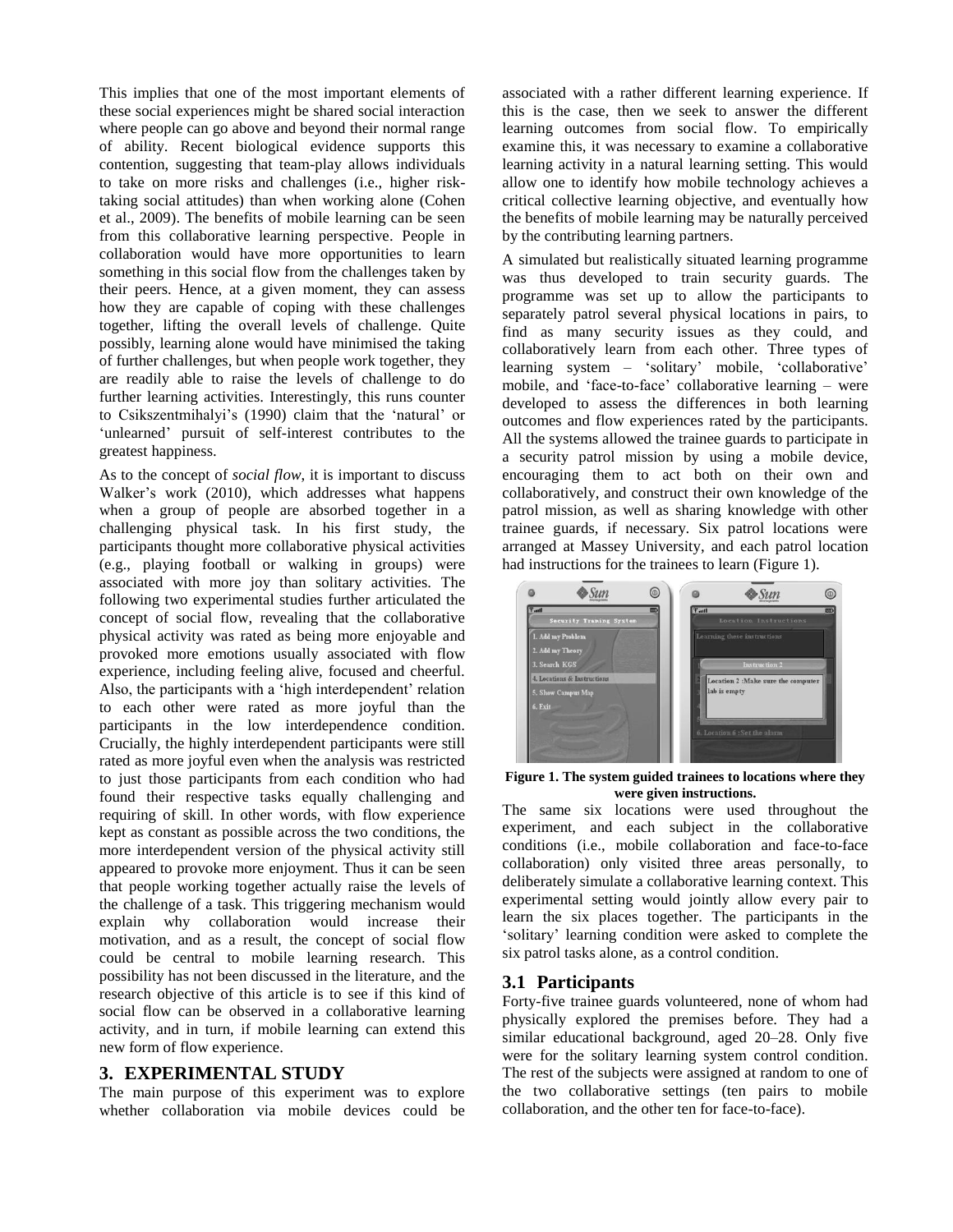#### **3.2 Experimental Design**

The experiment was a between-subjects design. The three types of learning systems given were the between-subjects independent variable, while the dependent variables were the ratings on statements regarding the flow experience (see below); learning performance of how well each participant had learnt the patrol instructions from both their visit and their partner"s visit (i.e., un-visited); types of knowledge generated (problem, theory, agreementdisagreement or suggestion) and the level of knowledge described in their self-report.

#### **3.3 Apparatus**

Each participant was equipped with a mobile device (Nokia E71™ or E66™ with 3G network connections) installed with the "Online Patrol Training System" as depicted in Figures 1, 2 and 3. The difference between the two collaborative systems is that the mobile collaboration supports instant exchange of text and photo messages between the trainees (Figure 2).



**Figure 2. Text/Picture based collaborative communication.**

On the other hand, the face-to-face collaboration only allows photos and uploads them to a server for their faceto-face collaboration just after their patrol. That is, the mobile collaborative system allows our participants to instantly communicate with each other (see Figure 3(a)), i.e., as soon as new texts or photos are added, they are automatically notified to the partner (Figure 3(b)).



**Figure 3. Working together each other. (a) Adding up new information; (b) As soon as new information is added, the partner is automatically sent the notification.**

In contrast, the face-to-face collaboration does not allow this instant communication. As a counterbalance to this, trainees can take photos, upload them to a server, and later on view them together in a wrap-up session in order to give them the opportunity to externalise or build up the knowledge they want to share with their partner. We believe this time-delayed collaboration can present what is lacking in the collaborative learning experience, in terms of social flow and learning outcomes related to mobile learning.

To examine if the trainees had retained certain learning outcomes, a retention test was administered the next day, with six multiple-choice questions related to the six patrol locations. An important note is needed here. Each participant had physically visited only half of the six locations, so they had to answer questions about the unvisited places based only on their collaboration during the patrol (mobile collaboration) or the wrap-up session (faceto-face collaboration). Thanks to this manipulation, the retention test (i.e., if they could answer the half of the questions from their own learning, and the other from someone else) is expected to show the effects of mobile collaboration, if any.

The seven statements relating to flow experience were then rated on a five-point Likert scale. These were developed from the first author's previous work (2010), which suggested the benefits of mobile learning can be seen by the optimal flow experience aroused by "*cognitive curiosity*" and "*intrinsic interest*". The last statement was inserted to see if working in a group would prompt them to tackle more challenging tasks, as a result of being further motivated. If this was the case, we would be able to see collaboration as a key benefit and thereby influence a trajectory of mobile learning curriculum development.

- *Q1 (Cognitive Curiosity): Working together with my partner excited my curiosity;*
- *Q2 (Cognitive Curiosity): Interacting with my partner made me curious;*
- *Q3 (Cognitive Curiosity): Working together with my partner aroused my imagination;*
- *Q4 (Intrinsic Interest): Working together with my partner bored me;*
- *Q5 (Intrinsic Interest): Working together with my partner was intrinsically interesting;*
- *Q6 (Intrinsic Interest): The whole learning session working with my partner was fun;*
- *Q7 (Risk-taking): Working with my partner allowed me to look into other issues rather than the patrol instructions given.*

#### **3.4 Procedure**

Figure 4 shows the procedures for each experimental condition. All the participants attended a tutorial session that gave them the necessary information to carry out the experimental task, including the six locations to be patrolled and how to use the "Online Patrol Training System" (see Figures 1-3). In the main experimental session, they were told to visit the locations, find some security issues related to their visits, and, if required, to take photos of the site and describe the issues when submitting them to the database.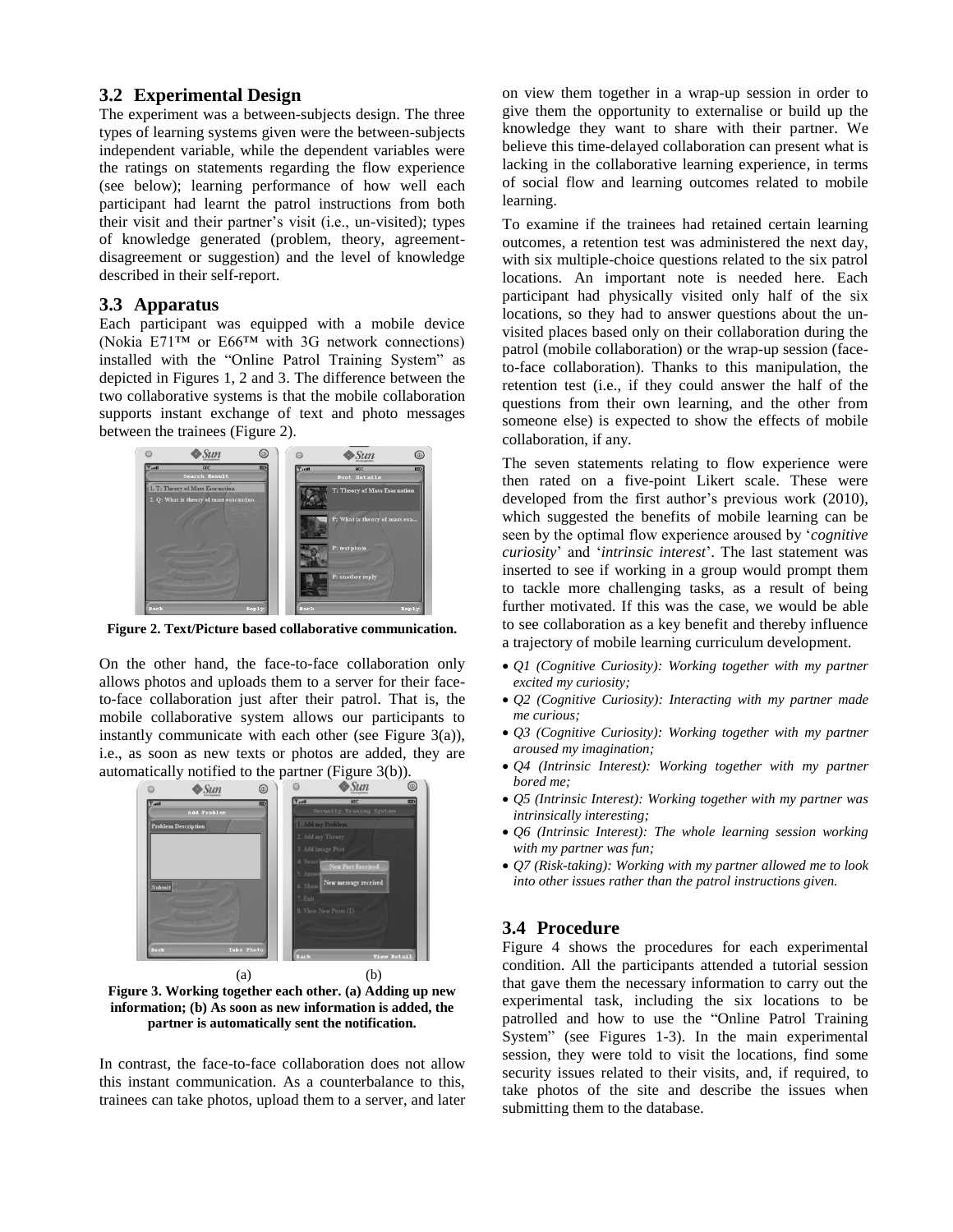

**Figure 4. Experimental procedures. Note that face-to-face collaboration has a wrap-up session.**

To ensure the quality of the descriptions of the issues (i.e., *knowledge*), they were encouraged to think creatively and act collaboratively during the patrol, externalising their knowledge by proposing their problems and/or theories. For instance, when a participant describes an issue such as *'the traffic barrier at Gate 3 is visually too weak'*, then he or she takes photos of the barrier and submits the knowledge together with the photos to the database. However, this free style description would make eliciting knowledge quite onerous. Hence, they were asked to use some "*scaffolding*" words, as used in the "Online Patrol Training System." Table 1 exemplifies two subjects contributing their opinions by using the scaffolding words.

**Table 1. Scaffolding words used in the experiment** 

| [Problem]      | There are not enough security cameras at     |  |
|----------------|----------------------------------------------|--|
| Person A       | student car park A.                          |  |
| [Theory]       | Car park A is frequently patrolled, so it is |  |
| Person B       | relatively safe.                             |  |
| [Disagreement] | I disagree. As the car park is completely    |  |
| Person A       | open, it is hard to secure the entire area.  |  |
| [Agreement]    | I agree with Person A.                       |  |
| Person B       |                                              |  |
| [Suggestion]   | The student car park needs more security     |  |
| Person B       | cameras to cover the entire area.            |  |

In contrast, for face-to-face collaboration, subjects were only allowed to take photos, and no immediate collaboration was available during the patrol. Hence, each participant only learnt about half of the six locations during their own patrol, and received no information relating to the other locations. As a compromise, as soon as they finished their patrol they attended a wrap-up session with their partner. In this meeting they were asked to externalise their knowledge or learn from each other, and a desktop computer with a 24" monitor was used to facilitate this collaboration process showing all the photos they had taken. The subjects were then told to use the same scaffolding words (i.e., problem, theory, agreementdisagreement, suggestion) to compile their knowledge and generate a document. All the experimental sessions were conducted pair by pair, and each pair completed the whole experiment in about one hour.

### **4. RESULTS**

As depicted in Table 2, our participants in the face-to-face collaboration seemed to perform the experimental task poorly, when compared with the other two experimental systems. This might indicate limitations to this type of instructional design in training programmes, where physical visits or instant collaboration is essential. Note that the face-to-face collaboration did not allow the participants to physically visit all of the six places, nor have instant communication. Importantly, this seems to indicate that instant collaboration through mobile devices has a certain effect against the face-to-face collaboration, regarding learning about the un-visited places. Note that both systems asked the participants to visit the half of the six places, which positioned collaboration (either instant or delayed face-to-face collaboration) at the centre of the learning affordances of the two systems, against the solitary learning where there was no collaboration.

**Table 2. Learning performance (Mean/S.D, max: 100).** 

| System                     | N       | Visited          | Un-visited        |
|----------------------------|---------|------------------|-------------------|
| MS learning*               |         | 91.90<br>(16.44) | **                |
| $MC$ learning <sup>*</sup> | $10***$ | 89.85<br>(19.27) | 84.70<br>(17.35)  |
| FtFC learning*             | $10***$ | 81.40<br>(23.11) | 71.25<br>(22.554) |
| sig.                       |         | n.s              | p≤.05             |

*\*MS – Mobile Solitary; MC – Mobile Collaborative; FtFC – Face-to-Face Collaborative; \*\*Mobile (Solitary) learning asked the participants to visit all the six locations, as a control group; \*\*\*10 pairs=20 subjects.* 

A T-test was conducted on the learning performance of the un-visited places, revealing that there was a significant effect of the given system  $(t_{38}= 2.12, p \le 0.05)$ . This can be interpreted that the participants working together with mobile learning effectively learnt by collaboration, with the support of the knowledge generated by others. However, the participants in the face-to-face collaboration had to wait till the wrap-up meeting, and then learned from each other, which could be less motivating than it is in the mobile collaboration. The data can be taken to suggest that, at the very least, the benefit of instant collaboration is evident, a factor not present in the face-toface collaborative learning.

As another learning outcome, for mobile collaboration, participants' communication logs were recorded. For the face-to-face collaboration, the subjects met face-to-face after they had completed their patrols, and their conversations in the wrap-up meeting were also documented and encoded. To explicitly see how the participants generated their knowledge, the researchers analysed the encoded data by using the verbal protocol analysis method. After encoding the raw transcripts into segmented sentences, they were further matched into the five pre-defined coding categories, with the scaffolding words, i.e., problem, theory, agreement (disagreement), and suggestion.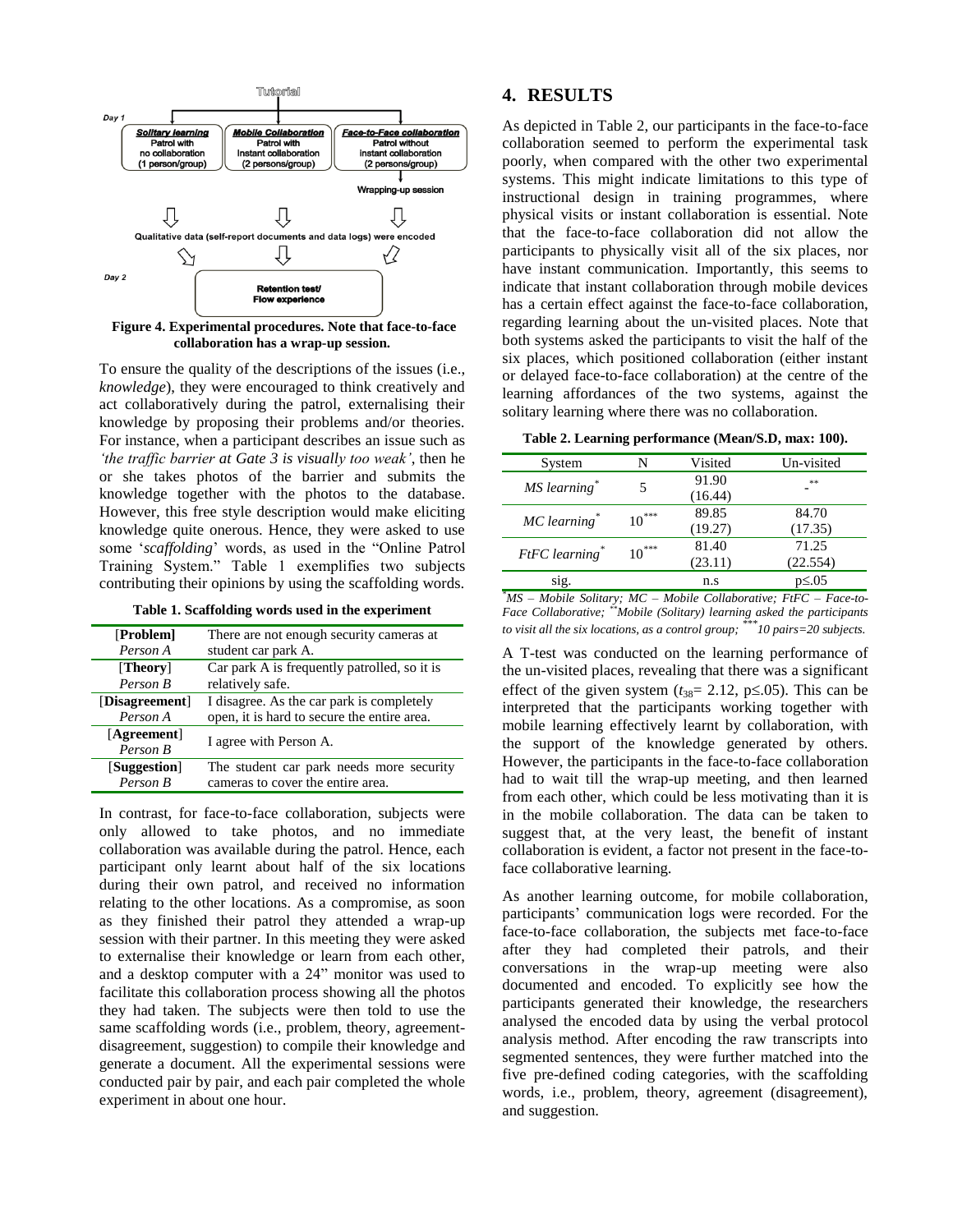Table 3 summarises the data collected, together with the mean communication events for the two collaborative systems. Note that the solitary learning system had no collaboration, so it was not analysed here. Overall, the two collaborative systems did not exhibit much difference, except for agreement (disagreement) being significantly higher for the face-to-face group. A T-test confirmed this  $(t_{38} = -3.97, p \le 01)$ . A possible explanation may be that the participants in mobile collaboration could check and interrogate their knowledge on the spot; on the other hand, the participants in face-to-face collaboration needed a heavy negotiation processes to build up a consensus in the wrap-up session.

**Table 3. Mean frequency of each coding category** 

|            | Problem | Theory | Agreement<br>(Disagree) | Suggestion |
|------------|---------|--------|-------------------------|------------|
| МC         | 4.20    | 5.65   | 1.13                    | 3.30       |
|            | (1.94)  | (2.28) | (1.02)                  | (1.59)     |
| $F$ t $FC$ | 3.95    | 5.05   | 2.50                    | 4.20       |
|            | (2.30)  | (2.21) | (1.49)                  | (1.64)     |
| sig.       | n.s     | n.s    | p≤.01                   | n.s        |

This interpretation was partially supported by inspecting the type of the knowledge generated, as shown in Table 4. We analysed this, separating out "*knowledge by collaboration*" and "*knowledge without collaboration*". The former refers to the information in the generated transcripts, which was created from the pair"s collaborative effort, and the latter for being generated individually, without conversing or consulting with the other peer. Since the participants used the scaffolding words to build up the transcripts, any context-related information in the 'Q&A' structure has been counted as "*knowledge by collaboration*." Looking at Table 4, it appears that the mobile collaborative learning system generated more knowledge from their collaboration, and this was assessed by a Chi-square test ( $\chi^2$  = 14.18, p i 0.01).

**Table 4. Mean frequency of each coding category** 

| System | Knowledge by<br>collaboration | Knowledge without<br>collaboration |
|--------|-------------------------------|------------------------------------|
| МC     |                               | 145                                |
| FtFC   |                               |                                    |

Contrary to the three learning outcomes above, the ratings of flow experience revealed a striking difference, which might suggest the distinctive nature of mobile learning experience, and possibly the implications of social flow. "*Cognitive curiosity*" and the desire to attain competence with the learning application may motivate learners to develop more skills or further examine the learning space, so higher ratings on these statements imply willingness to exploit the learning system further. 'Intrinsic interests' can be termed as subjective experiences during interactions that are characterised by perceptions of pleasure and involvement. Higher ratings on these questions mean the learners are so intensively involved in the learning activity that paying additional time and efforts in the learning activity does not seem matter. Finally, 'risk-taking' behaviour is associated with these two contributors, in that it can generate a further motivation to learn. This is more likely to lead the group to find new sources of knowledge through collaboration, outweighing the possible negative effects of collaboration such as the additional time and effort required. Hence, it can be seen that higher risk-taking behaviour by individuals may have benefited the group as a whole, because the group would reap the rewards of the higher risk taker"s discoveries.

**Table 5. Mean ratings of the flow experience**

| System | Cognitive<br>curiosity | Intrinsic<br>interest | Risk-taking  |
|--------|------------------------|-----------------------|--------------|
| МS     | 2.52(0.83)             | 2.71(0.92)            | 1.35(0.77)   |
| МC     | $3.80(0.77)^{*}$       | $3.88(0.75)^{*}$      | 3.95(0.89)   |
| FtFC   | 3.20(0.95)             | 3.00(1.08)            | 3.25(0.79)   |
| S1g.   | $p\leq 0.05$           | $p\leq 0.05$          | $p\leq 0.01$ |

*For each contributor were averaged out to give one face value in each column;*  $\degree$ *Significantly different from the others by a Tukey test at p* $\leq$ .05

Table 5 gives the mean ratings for the three experimental settings across the two contributors to the flow experience. Arguably, the last item is considered as a mediator to bridge them for collaborative benefits. In all cases, collaborative mobile learning gives the higher ratings, which indicate our participants had somewhat different flow experiences in mobile collaboration. A oneway between-subjects analysis of variance was applied, followed by a Tukey test (at  $p \le 0.05$ ).

#### **5. CONCLUSIONS AND DISCUSSION**

When considering the impact collaboration has on a learning activity, our empirical data showed that when potential learners had manageable challenges, and they saw them as positive self-improvement opportunities, then an intention to collaborate was triggered. This was not the case in a solitary learning environment or time-delayed collaboration, where the participants can simply choose to "not learn" and maintain the status quo at no cost. This study also suggested the social flow experience effect as one potential analytic viewpoint from which to see the benefits of collaboration in mobile learning. Indeed, we posited that social flow might account for collaborative learning outcomes, but we did not actually form this hypothesis for the subsequent empirical study. Instead, we simply hoped to observe that potential collaborators are more likely to be motivated to learn together based on their shared situational goal orientation. Comparison of the three experimental configurations allowed us to pinpoint the potential value of the collaborative mobile learning experiences available in this context. The evaluation of social flow experience and risk-taking behaviour explicitly confirmed the significant advantages of collaborative mobile learning over the other formats.

Many educational practitioners have long believed that collaborative learning activities enable exchanges of